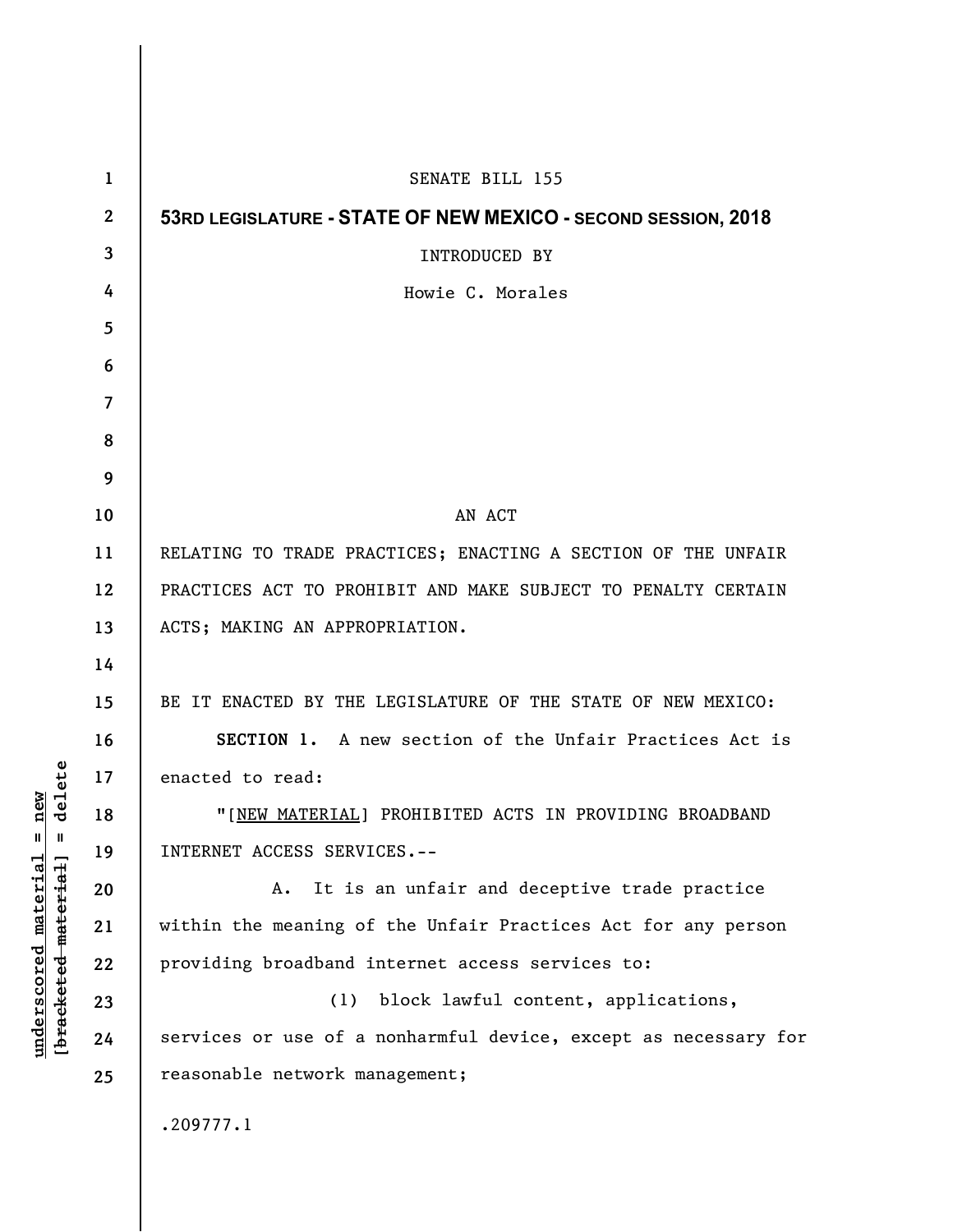**1 2 3 4 5 6 7 8 9 10 11 12 13 14 15 16 17 18 19 20 21 22 23 24 25**  (2) impair or degrade lawful internet traffic on the basis of internet content, applications, services or use of a nonharmful device, except as necessary for reasonable network management; (3) engage in paid prioritization; (4) unreasonably interfere with or unreasonably disadvantage: (a) an end user's ability to select, access and use broadband internet access service or lawful internet content, applications, services or a nonharmful device of the end user's choice; or (b) an edge provider's ability to make lawful content, applications, services or a nonharmful device available to end users; or (5) fail to disclose upon request accurate information regarding the network management practices, performance, and commercial terms of its broadband internet access services sufficient to allow consumers to make informed choices regarding use of the services, and for content, application, service and device providers to develop, market and maintain internet offerings. B. As used in this section: (1) "broadband internet access service" means a mass-market retail service by wire or radio that provides the capability to transmit data to and receive data from all or .209777.1

 $\frac{1}{2}$  intereted material = delete **[bracketed material] = delete**  $underscored material = new$ **underscored material = new**

 $- 2 -$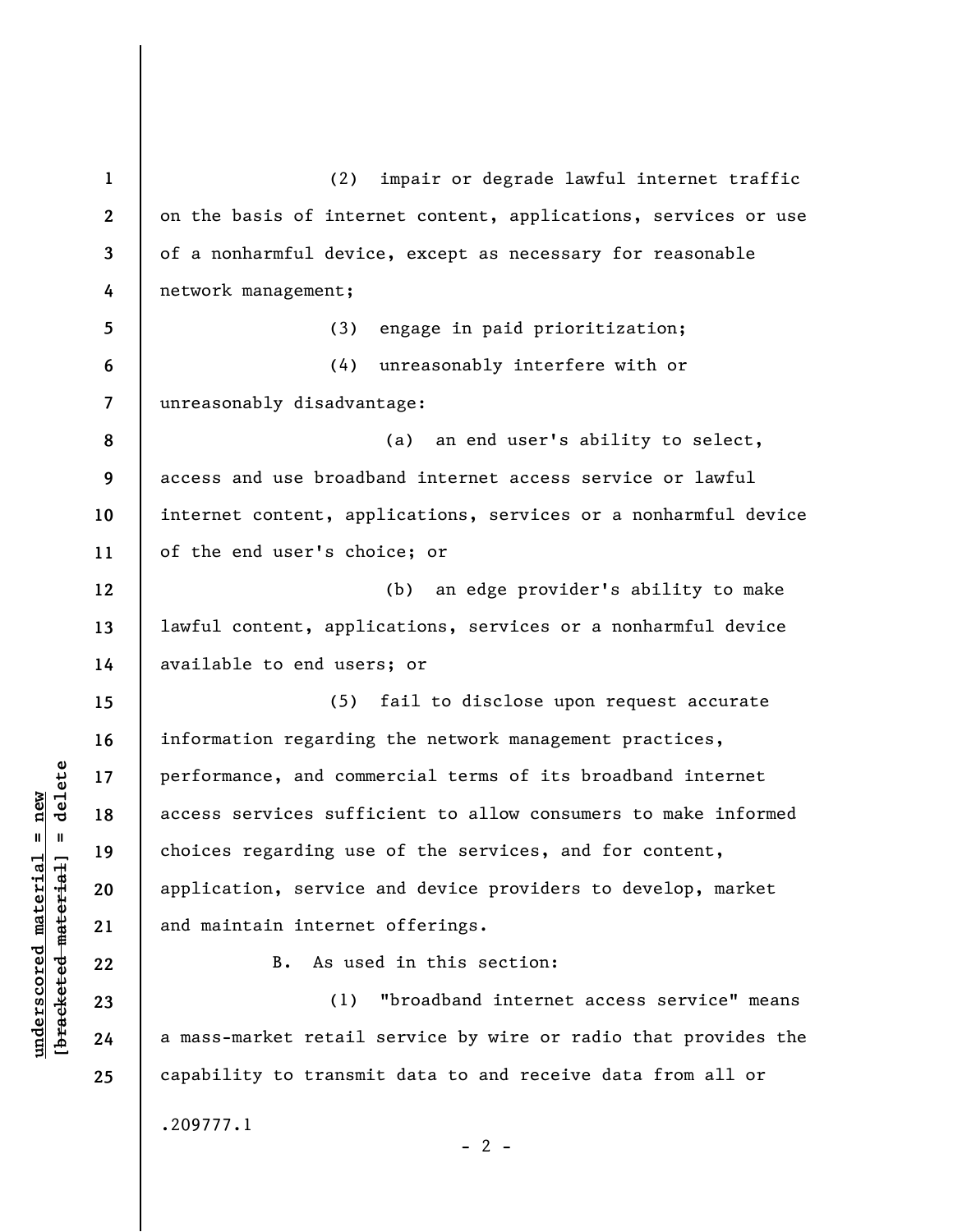**1 2 3 4 5 6 7 8 9 10 11 12 13 14 15 16 17 18 19 20 21 22 23 24 25**  substantially all internet endpoints, including a capability that is incidental to and enables the operation of the communications service, or any service that the federal communications commission finds to be providing a functional equivalent of those services, but does not include a dial-up internet access service; (2) "content, application and service" means traffic transmitted to or from end users of a broadband internet access service; (3) "edge provider" means a person that provides content, an application or service over the internet, or a person that provides a device used for accessing content, an application or service over the internet; (4) "end user" means a person that uses a broadband internet access service; (5) "mobile broadband internet access service" means a broadband internet access service that serves an end user primarily using mobile stations; (6) "paid prioritization" means the management of a broadband internet access service provider's network to directly or indirectly favor some traffic over other traffic, including through use of techniques such as traffic shaping, prioritization, resource reservation or other forms of preferential traffic management: (a) in exchange for consideration from a .209777.1

 $\frac{1}{2}$  of  $\frac{1}{2}$  and  $\frac{1}{2}$  and  $\frac{1}{2}$  and  $\frac{1}{2}$  and  $\frac{1}{2}$  and  $\frac{1}{2}$  and  $\frac{1}{2}$  and  $\frac{1}{2}$  and  $\frac{1}{2}$  and  $\frac{1}{2}$  and  $\frac{1}{2}$  and  $\frac{1}{2}$  and  $\frac{1}{2}$  and  $\frac{1}{2}$  and  $\frac{1}{2}$  an **[bracketed material] = delete**  $underscored material = new$ **underscored material = new**

 $-3 -$